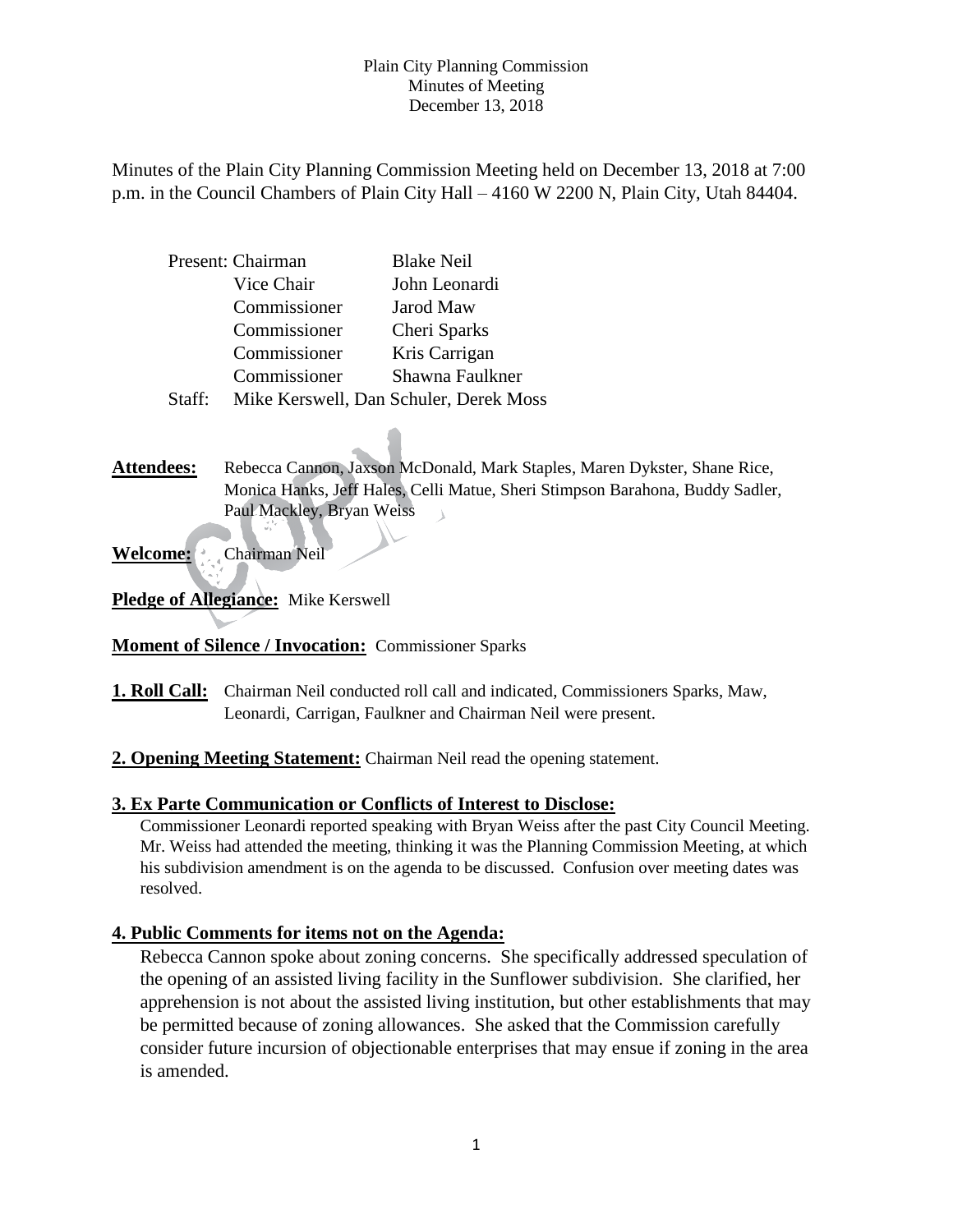Monica Hanks voiced approval of having an assisted living facility in Plain City. She echoed the opinion that changing existing zoning to accommodate the speculated facility will open the area to emergence of rehab centers and half-way houses. She encouraged thorough study of technicalities, by the Commission, before considering zoning amendment requests.

# **5. Approval of Meeting Minutes for October 25, 2018 and November 8, 2018 Motion: Commissioner Maw motioned to Approve the Meeting Minutes for October 25, 2018. Commissioner Leonardi seconded the motion. Vote: Commissioners Sparks, Maw, Leonardi, Carrigan, and Chairman Neil voted aye. Motion carried.**

Commissioner Sparks indicated, reference to "Pappys Homeplace", in minutes for November 8, 2018, should be changed to "Wasatch Ridge", as naming of the project has been amended on recently submitted, preliminary documents and drawings. She proposed that the Thanksgiving holiday be written, as basis for canceling the Planning Commission Meeting of November 22. **Motion: Commissioner Carrigan motioned to Approve the Meeting Minutes for November 8, 2018, with changes as discussed. Commissioner Sparks seconded the motion. Vote: Commissioners Sparks, Maw, Leonardi, Carrigan, and Chairman Neil voted aye. Motion carried.**

# **6. Technical Review Report**

Commissioner Leonardi reported on amendments proposed for the Big Cottonwood Estates subdivision – specifically, of property owned by George Cook. He indicated, a re-zone of a portion of property that is currently zoned commercial will be requested, in order to develop residential lots. He noted, City Engineer, Shane McFarland will draft the proposed layout and obtain will-serve letters from the utilities. He suggested, the amendment will be similar to a lot line adjustment and will only effect property that is owned by Mr. Cook. The project will be presented to the Planning Commission at their January 10th meeting.

# **7. Legislative Items:**

# **a. Discussion / Motion: RE-18.5 Zone**

City Planner, Derek Moss summarized the introduction of a new zone. He referred to consistency with the General Plan as reason for the formation of an RE-18.5 zone. He noted standards in-common with the RE-15 zone. He specified, minimum lot size in areas zoned RE-18.5 is 18,500 square feet. Chairman Neil commented on confusion caused by an 18,500 square foot minimum lot size arrangement in the General Plan.

**Motion: Commissioner Leonardi motioned to recommend City Council approval of the RE-18.5 Zone, as written. Commissioner Maw seconded the motion. Vote: Commissioners Sparks, Maw, Leonardi, Carrigan, and Chairman Neil voted aye. Motion carried.**

## **b. Discussion / Motion: RE-30 Zone**

Derek Moss explained, the RE-30 Zone has been written in support of General Plan conditions. A land use category was created, with a minimum lot size of 30,000 square feet. He commented on zone standards that match up with RE-40 zone standards. He specified, minimum lot size in areas zoned RE-30 is 30,000 square feet.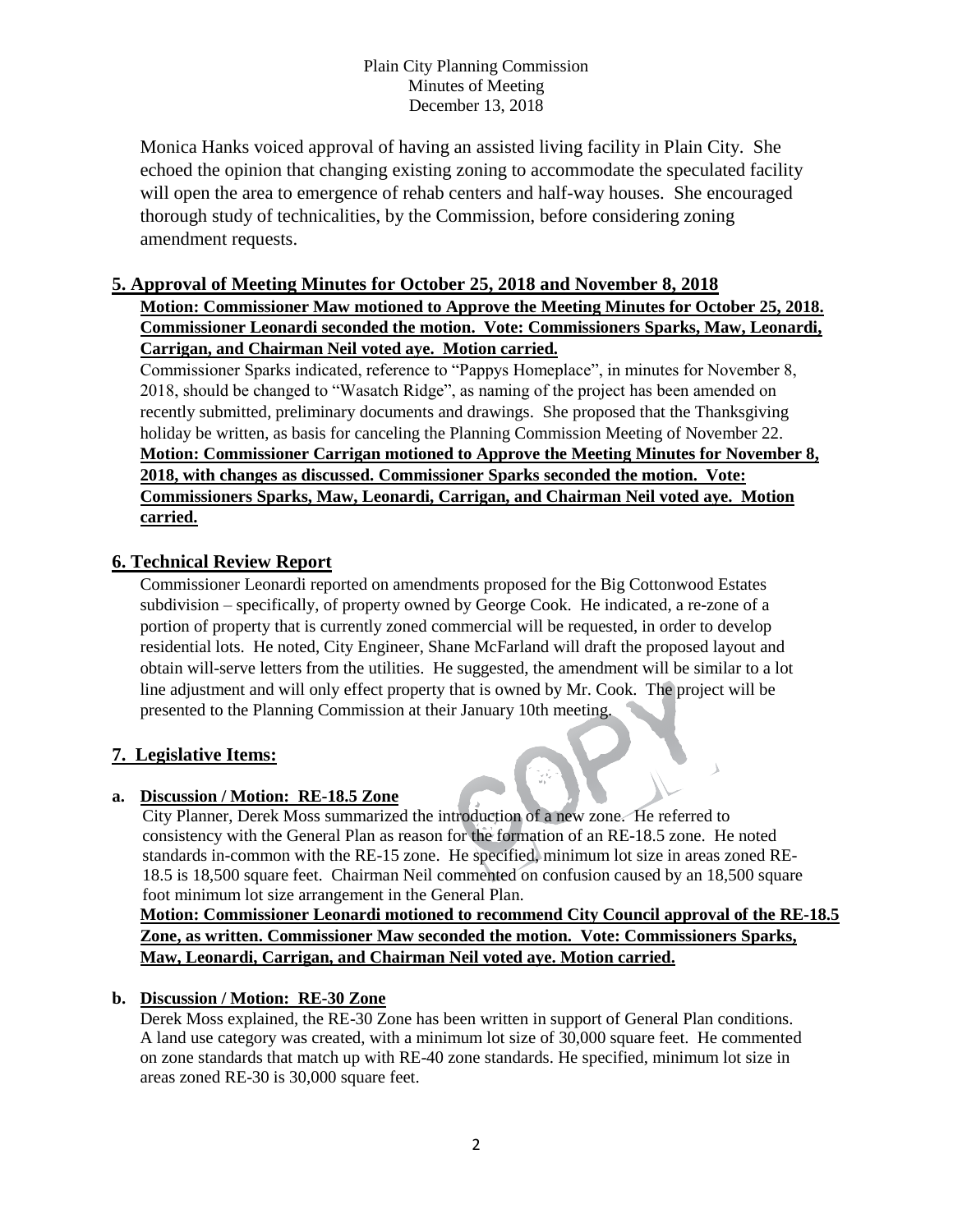### **Motion: Commissioner Maw motioned to recommend City Council approval of the RE-30 Zone. Commissioner Leonardi seconded the motion. Vote: Commissioners Sparks, Maw, Leonardi, Carrigan, and Chairman Neil voted aye. Motion carried.**

### **c. Discussion / Motion: Mixed-Use Overlay Zone**

Chairman Neil commented on previous Commission review of the ordinance. He mentioned revisions that have been made. He asked for input on the newly drafted version of the Mixed-Use Overlay Zone. Commissioner Leonardi suggested adding the word "approved" to content related to trails and open space, where "recommended" is inserted. He pointed out, the word "should" remains in text on page seven (10-20-5), after replacing "should" with "shall" was discussed and agreed upon. Derek Moss indicated, he will change the word "should" to "shall" in the final draft. Commissioner Sparks questioned how compliance with Overlay stipulations will be enforced. She commented on inspection and other means of code administration. Derek Moss explained, granting of the Overlay and Site Plan approval are means by which the Planning Commission can monitor compliance with standards. He described how the Overlay may be applied to existing structures. Commissioner Sparks commented on parks and other open space provisions for dwellings in commercial zones. Derek Moss affirmed, residential units in commercial zones, under the Mixed-Use Overlay, will be held to minimum lot size requirements. He reviewed associated site development standards in the ordinance. Commissioner Sparks questioned if distinctions noted in line "C" on page 1, are necessary. Derek Moss explained reasoning behind the stipulations in line "C".

**Motion: Commissioner Leonardi motioned to recommend City Council Approval of the Mixed-Use Overlay Zone with amendments as discussed. Commissioner Carrigan seconded the motion. Vote: Commissioners Sparks, Maw, Leonardi, Carrigan, and Chairman Neil voted aye. Motion carried.**

 $\lambda$ 

#### **d. Discussion / Motion: Parking Ordinance**

Derek Moss reported progress made over several months in updating the Plain City Parking Ordinance. He commented on valuable input provided by Public Works Director, Dan Schuler. He spoke about flexibility in the ordinance for regular manipulation of parking regulations without rewriting the code. Commissioner Maw listed tactics for marking "no parking: areas. Dan Schuler commented on problems that are caused by excessive parking restrictions in residential areas. Commissioner Leonardi pointed out a typographical error on page 2 – omission of "k" in the work "parked". Commissioner Carrigan noted incongruity in restrictions on recreational vehicles, namely unattached trailers. Derek Moss agreed to modify text to provide reasonable time adaptations for temporary curbside parking of loaded, unattached trailers. Commissioner Maw commented on curbside parking of trailers loaded with construction equipment. Commissioner Sparks imparted personal experience with driveway egress impediment caused by extended curbside parking of a trailer. Commissioner Faulkner clarified, using criteria written in the Parking Ordinance, the City can apply parking restrictions as needed. Derek Moss asserted, existing parking statutes that are part of development agreements will remain in place.

**Motion: Commissioner Carrigan motioned to recommend City Council Approval of the Parking Ordinance. Commissioner Leonardi seconded the motion. Vote: Commissioners Sparks, Maw, Leonardi, Carrigan, and Chairman Neil voted aye. Motion carried.**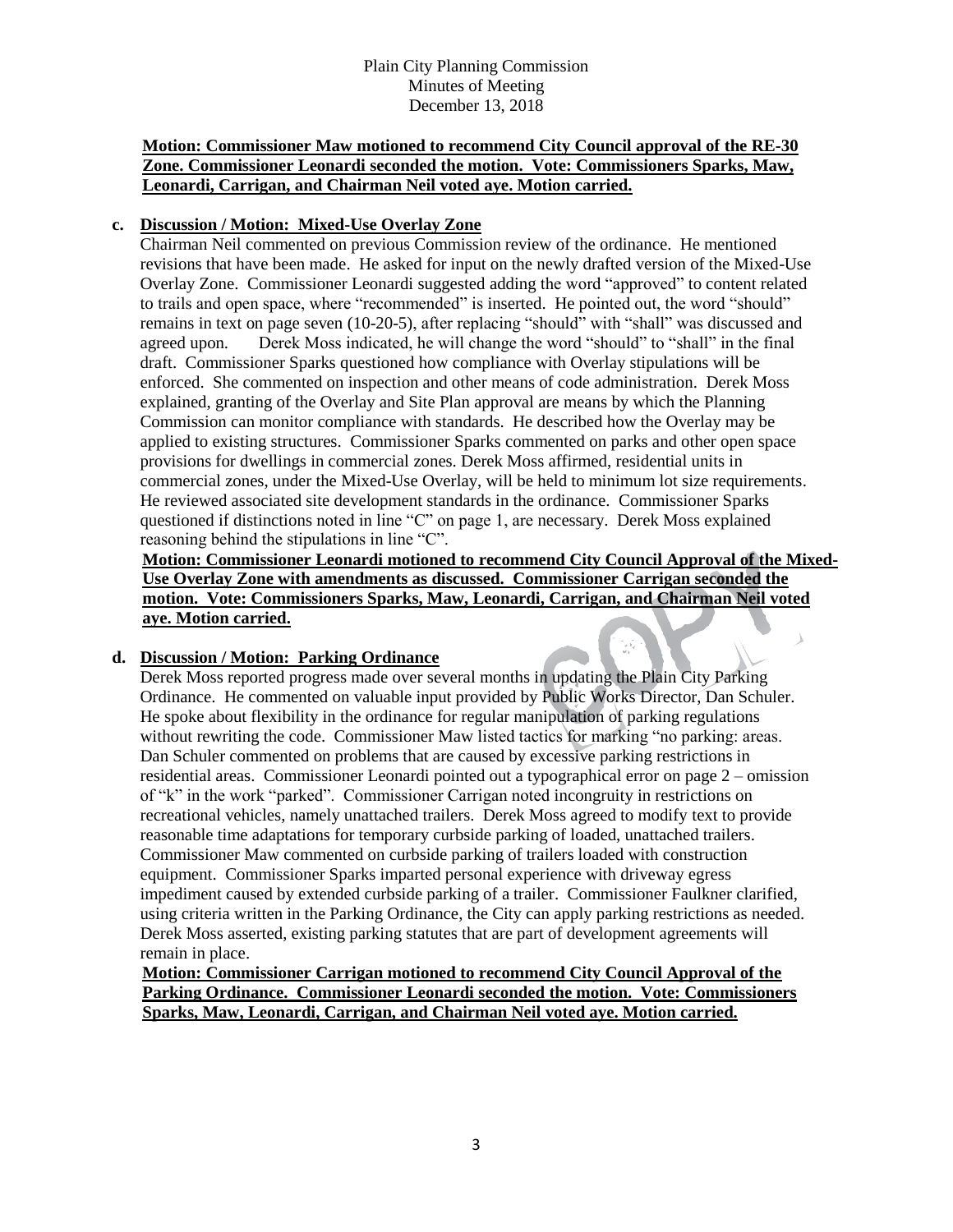## **e. Discussion / Motion: 12/27/2018 Regular Planning Commission Meeting Cancellation**

#### **Motion: Commissioner Leonardi motioned to Cancel 12/27/2018 Regular Planning Commission Meeting. Commissioner Maw seconded the motion. Vote: Commissioners Sparks, Maw, Leonardi, Carrigan, and Chairman Neil voted aye. Motion carried.**

## **8. Administrative Items:**

#### **a. Discussion / Motion: Site Plan – Dr. Mackley Dentist Office at Kelly's Corner**

Dr. Paul Mackley apologized for missing previous meetings at which specifics of his project were scheduled to be discussed. He described operations of Intermountain Dental Associates and conveyed his history in the dental industry and as a business owner. He stated the scope of services that will be available through the proposed office at Kelly's Corner. He requested approval of the presented Site Plan. He commented on perceived Commission apprehension over a planned digital monument sign. Chairman Neil reviewed acknowledgements made with approval of Kent's Marketplace and the Kelly's Corner commercial development, to reconcile public concerns. Commissioner Faulkner spoke of lighting concerns, voiced by residents. Dr. Mackley gave reason for installing a separate monument sign and weighed alternative means of advertising. Derek Moss proposed moving the planned sign to the parking lot side of the business. Dr. Mackley agreed to make sign location adjustments on the Site Plan. Chairman Neil reported Commission disapproval of a public entrance on the east side of the building. He commented on parking limitations along 3600 West Street. Dr. Mackley explained, the building is intended to hold two separate practices, noting, independent entrances are justifiable. Commissioner Maw commented on building code exit requirements. He prescribed placement of markers, indicating "no parking" on 3600 West Street, and straightforward access to the east side door from the parking lot. Dr. Mackley asked for clarification of parking provisions, shared among tenants of Kelly's Corner. Commissioner Maw described Kelly's Corner parking arrangements and indicated, pedestrian access to the east door is allowable. He notified Dr. Mackley, updated architectural drawings will be required for a building permit. Commissioner Faulkner emphasized the importance of enforcement of parking restrictions on 3600 West Street with continued commercial development in the area. Commissioner Leonardi commented on safety concerns with pedestrian access to the east side entrance. He mentioned accessibility (ADA) requirements.

**Motion: Commissioner Maw motioned to Approve the Site Plan for Dr. Mackley's Dental Office at Kelly's Corner, contingent on verified building code compliance and relocation of a planned monument sign to the west side of the building. Commissioner Carrigan seconded the motion. Vote: Commissioners Sparks, Maw, Leonardi, Carrigan, and Chairman Neil voted aye. Motion carried.**

## **b. Discussion / Motion: Subdivision Amendment – L. Hoffman, 3520 W 2600 N**

Maren Dykster described the proposed subdivision amendment. She affirmed cooperation of owners of affected property and provided affidavits, signed by involved parties. Commissioner Maw commented on fence and shed locations.

**Motion: Commissioner Leonardi motioned to Approve the Subdivision Amendment – L. Hoffman, 3520 W 2600 N. Commissioner Maw seconded the motion. Vote: Commissioners Sparks, Maw, Leonardi, Carrigan, and Chairman Neil voted aye. Motion carried.**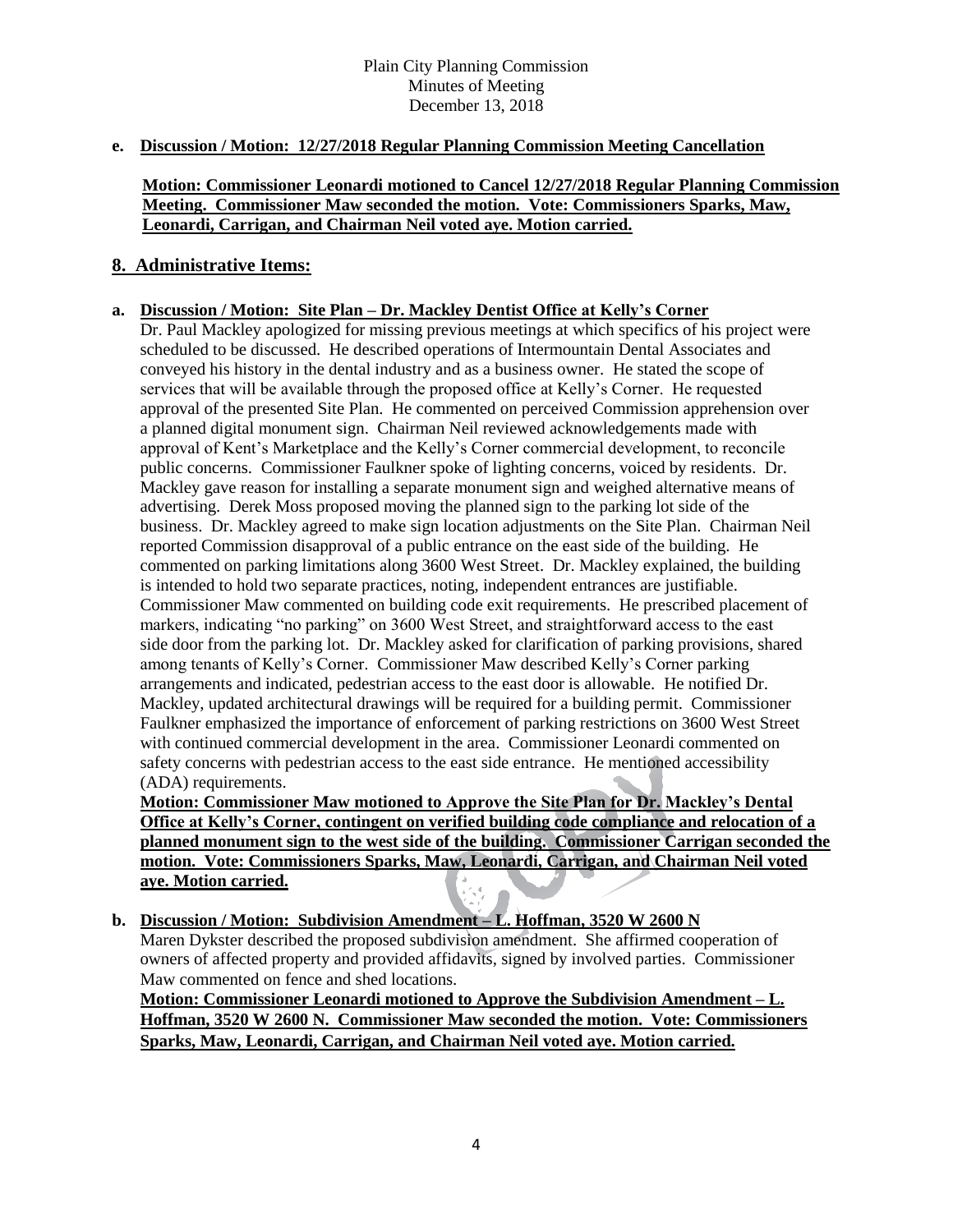### **c. Discussion / Motion: Subdivision Amendment – S-Curve Phase 3**

Bryan Weiss illustrated the proposed subdivision amendments. He indicated that owners of the three involved properties are in agreement with the proposed changes. Chairman Neil noted, the matter has been discussed in multiple Technical Review meetings. Shane McFarland explained, each property owner will sign the amended plat, prior to recording. **Motion: Commissioner Carrigan motioned to Approve the Subdivision Amendment – S-Curve Phase 3, Lots 77, 78, and 79. Commissioner Sparks seconded the motion. Vote: Commissioners Sparks, Maw, Leonardi, Carrigan, and Chairman Neil voted aye. Motion carried.**

### **d. Discussion / Motion: Final – Sunset Meadows Subdivision (Phase 1), Nilson Homes**

Nilson Homes representative, Mark Staples requested Commission recommendation for City Council approval of Sunset Meadows subdivision, Phase 1. He described utilities and turnaround provisions that have been planned under direction of the City Engineer. He referred to an aptly signed Letter of Understanding, previously distributed to Planning Commissioners. He stated intent that the letter be recorded with the plat (concurrently). Chairman Neil reported complications with a recent attempt by land owner, Penny Barnes, to record the letter; including expected presentation of the original, signed document. Mark Staples agreed to prepare the letter for recording and deliver it to Penny Barnes and to the City. He indicated, Nilson Homes has been working with Weber County on resolving access conditions. Commissioner Faulkner commented on requisite information regarding common mailbox location and access. She sought clarification on Weber County concessions for subdivision access. Commissioner Carrigan referred to a letter, written by County officials, indicating that County land needed for access will be sold to the developer as subdivision plans are approved. Mark Staples further explained, after acquiring the land, road improvements will be provided by Nilson Homes. He commented on future right of way alignment. Commissioner Leonardi verified that waste water drainage has been remedied in Phase 1. Mark Staples remarked on retention plan coordination with Shane McFarland. Chairman Neil suggested, the subdivision be recommended for approval, contingent on recording of the signed Letter of Understanding. Shane McFarland commented on processes required for confirmation that utility service will be provided to the subdivision. **Motion: Commissioner Maw motioned to recommend City Council approval of the proposed Final Sunset Meadows Subdivision (Phase 1), contingent upon recording of the Letter of Understanding. Commissioner Leonardi seconded the motion. Vote: Commissioners Sparks, Maw, Leonardi, Carrigan, and Chairman Neil voted aye. Motion carried.**

#### **e. Discussion: Wasatch Ridge Subdivision (3000 North Plain City Rd.) – Nilson Homes**

Mark Staples evoked previous discussions about development of the property. He reexamined City Council eradication of the PRUD ordinance, while Nilson Homes' application for the provision was being processed. He commented on action taken by Nilson Homes to circumnavigate the tangled situation, including intercession through the State Ombudsman. He reported meeting with the Mayor, a City Council representative and Planning Commission representatives to discuss alternative concepts for the project. He listed concerns that have been addressed. He commented on measures taken to conform to General Plan conditions and regard input provided in the aforementioned meeting. He presented a preliminary plan for the area. He described reasonable compromises offered with the new sketch. He requested Commission feedback on the design. He asserted, the project will follow an agreement and overlay rather than PRUD regulations, as the PRUD no longer exists in Plain City Code. Shane McFarland remarked on current zoning of the land and the impact that removal of the PRUD while Nilson Homes' application was being processed has had on development plans and procedures. Derek Moss reviewed density provisions in existing overlay policy, noting, proposed lot sizes do not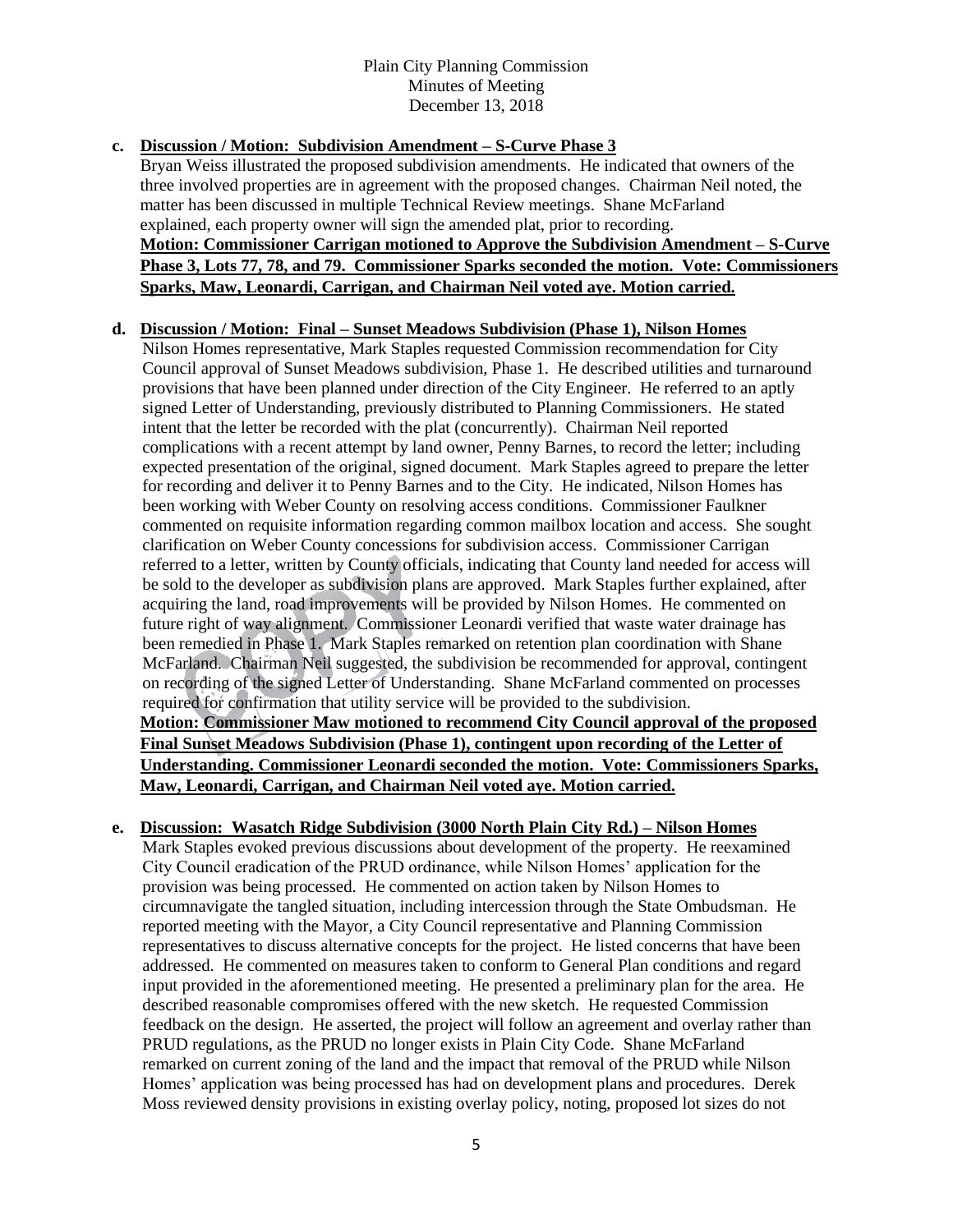conform to RE-15 zoning (smaller than 15,000 square feet) but are larger than allowed by overlay standards. He mentioned return of some open space in the development to the City. Chairman Neil assessed the use of impact fees from the development to improve City parks and trails therein. Commissioner Leonardi commented on precedence that may be set with compromises made. Derek Moss stated, these arrangements are only being considered because Plain City ordinance changed after the application process had begun for this venture. He reviewed legal concerns that have emerged through negotiating this matter. Commissioner Leonardi affirmed his commitment to code stipulations that permit the alteration/elimination of an ordinance, prior to final approval of a pending application. Derek Moss reiterated, the City Council is charged with ultimate approval or denial of the proposed subdivision. Feedback from Planning Commission is being sought as part of the design process. Commissioner Faulkner questioned if the time frame of finalizing an overlay for the project has been factored into the arrangement and if development of open space is considered negotiable. Mark Staples voiced opinion that the PRUD application has been appropriately submitted and should be recognized as valid. He revisited density concerns and listed revisions that have been made to address the point. Chairman Neil clarified, the revised plan has been drafted per matters discussed in two meetings with the Mayor, Nilson Homes representatives, representation from City Council, and Planning Commission representatives. Commissioner Leonardi asserted, improvement of open space is the responsibility of the developer, not tax payers. Commissioner Sparks objected to the renaming of the development, citing confusion and potential procedural violation. She pointed out deficient roadway access shown on the concept plan. Commissioner Carrigan made clear, Nilson Homes is looking for Commission input on three items, before proceeding with their proposal. Commissioner Maw proposed that a part of the project be assigned to the Senior Housing Overlay. He expressed disapproval of lots smaller than quarter-acre. Commissioner Leonardi commented on perceived excessive width of a proposed access road. He stated disapproval of requested concession regarding code directive on garage width. He described proposed open space as either too small for Plain City to maintain or not usable as a park. Commissioner Carrigan indicated, if open space is improved by the developer, the proposal is acceptable. He stated preference that the intersecting access road be equal in width to the existing Plain City road. Chairman Neil summarized discussion held in separate meetings on open space development and re-designation. He echoed preference that proposed access roads match existing. Commissioner Faulkner commented on open space divided by roads through the development. She expressed accord with Commissioner Leonardi's disapproval of requested concession regarding code directive on garage width. She stated, residents should not bear the burden of open space improvement through impact fees.

## **9. Report from City Council:**

Commissioner Leonardi reported City Council rejection of the proposed Agriculture and Residential Zoning Text Amendments. He mentioned the approval of the Panunzio Rezone Ordinance – approx. 1975 N 3900 W – RE-20 to RE-15. He reported progress on the Lee Olsen restroom facility project. He commented on review and approval of the 2018 City Budget. He explained Personnel Policy changes related to comp time and overtime paid hours. He reported approval of the purchase of new snow plow components for a Public Works vehicle. He noted cancellation of the December 20<sup>th</sup> City Council Meeting.